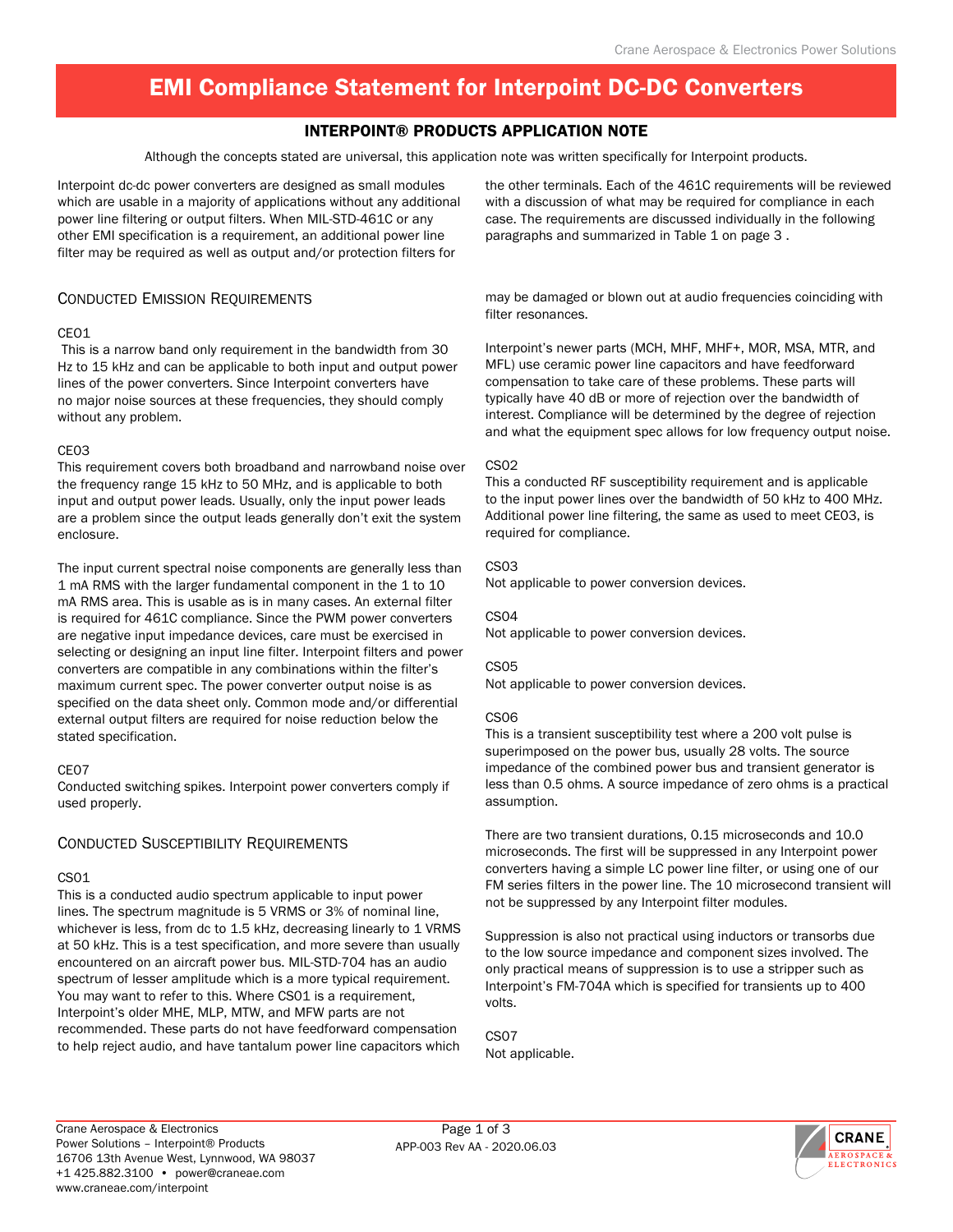# EMI Compliance Statement for Interpoint DC-DC Converters

## Interpoint® Products Application Note

## CS09

Not applicable.

### CS10

This test is for common mode current susceptibility, due to EMP, and can be applicable to all pins not internally grounded to case reference. Applicability is usually limited to input power pins but must be spelled out in the system specification. The common mode currents must be bypassed to the case with ceramic capacitors and/ or transorbs. For input power lines, a capacitor between the two lines will take care of any unbalance. Capacitors on the order of 0.1 microfarads should be suitable for suppression.

### CS11

This test is for common mode currents induced in cables due to EMP. The comments of CS10 are generally applicable here also.

## Radiated Emission Requirements

### RE01

Limited applicability to equipment for ASW or VLF operation. The requirement is for radiated emissions in the 30 Hz to 50 kHz bandwidth. Our power converters have no narrow band noise source in this range.

### RE02

General applicability for broadband emissions from 14 kHz to 1 GHz and narrow band emissions from 14 kHz to 10 GHz. This requirement is usually limited to the input power lines but may apply to the output leads if defined in the equipment specification. If the power converter meets CE03 for the input power lines, it generally will meet RE02 also.

### RE03

Applicable only to transmitting equipment or equipment connected to or with antennas.

### Radiated Susceptibility Requirements

### RS01

Limited applicability to equipment for ASW of VLF operation. The requirement is for susceptibility to fields in the 30 Hz to 50 kHz bandwidth. Interpoint power converters should not have a problem here.

### RS02

 Induced spike susceptibility applicable to wire bundles as defined in the procedure of MIL-STD-462. Common mode bypass capacitors or bypass capacitors with a balun will take care of input power lines. However if induced transients are pure common mode, no additional filtering may be required.

#### RS03

This test requirement is of general applicability from 14 kHz to 10 GHz. Common mode filters for all applicable terminals, as defined in the equipment spec, will be required. Radiated energy which gets inside the power converters and is rectified can cause out-of-spec performance or permanent damage such as burnout.

### RS05

This test requirement has limited applicability and is only for equipment in a non-metallic structure or that outside an airframe.